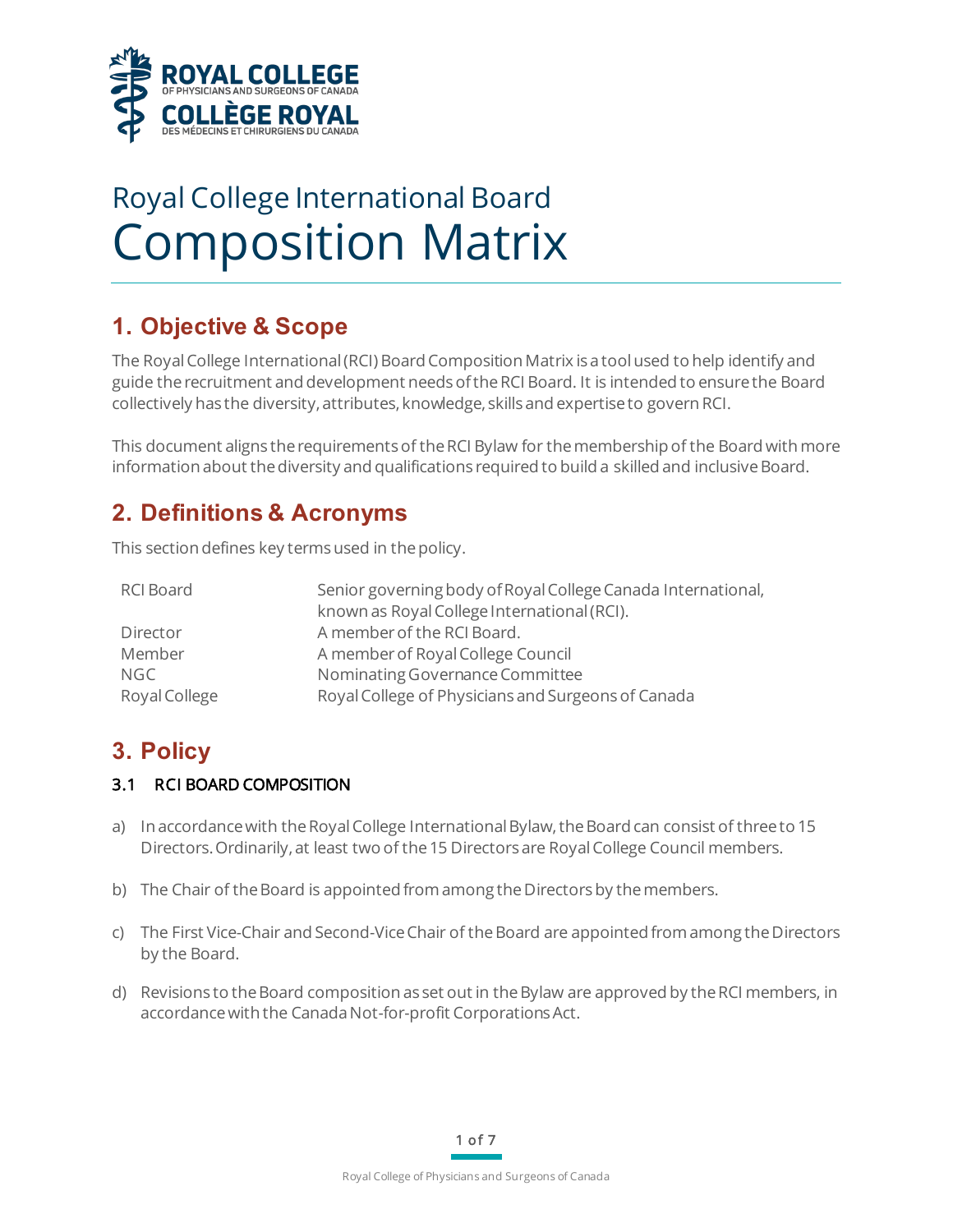#### 3.2 BOARD ELIGIBILITY

a) The overall membership of the Board may include medical practitioners, business leaders and members of the public sector to ensure RCI's overall mandate is well served.

#### 3.3 BOARD DIVERSITY

a) The RCI Board membership should besocially (e.g., gender, age, etc.), professionally and experientially diverse to help ensure that the principles of equity, diversity and inclusion (EDI) are embedded in the activities and affairs of RCI.

Diverse boards hold broader perspectives and insights stemming from the individuals'unique experiences, thinking styles and competencies. As a result, a diverse board is better situated to consider and address complex issues on behalf of its multiple stakeholders and partners.

RCI Board diversity will be attained through

- broad advertisement of the skills currently required on the Board,
- an open application process, and
- a fair and transparent screening process conducted by the NGC.

All those interested and qualified are encouraged to apply. Each application will be given equal consideration for nomination to the Board, without regard to factors such as but not limited to race, ancestry, place of origin, ethnic origin, citizenship, creed, sex, sexual orientation, age, marital status, family status or disability.

The NGC will monitor Board demographics in aggregate using the demographic matrix presented under Appendix A. This matrix will evolve as the organization and society matures in its understanding and application of EDI.

### 3.4 ACCOMMODATIONS

a) The Royal College and RCI believe in and promote the rights of all persons with disabilities as outlined in the Ontario Human Rights Code and the Accessibility for Ontarians with Disabilities Act (AODA 2005) and its related Accessibility Standards Regulations. To meet these standards, the Royal College and RCI will make appropriate accommodations available to ensure equal participation on the RCI Board.

### 3.5 BOARD QUALIFICATIONS

- a) Directors should be willing and available to advance the purpose of the Royal College and RCI as set out in its joint vision, mission, and strategic plan.
- b) Directors should have a range of governing and mission focused competencies. The list of competencies is presented under Appendix B. The competencies are regularly reviewed and revised by the RCI Board, with support of the governance team, to ensure they remain evergreen and reflect current organizational requirements.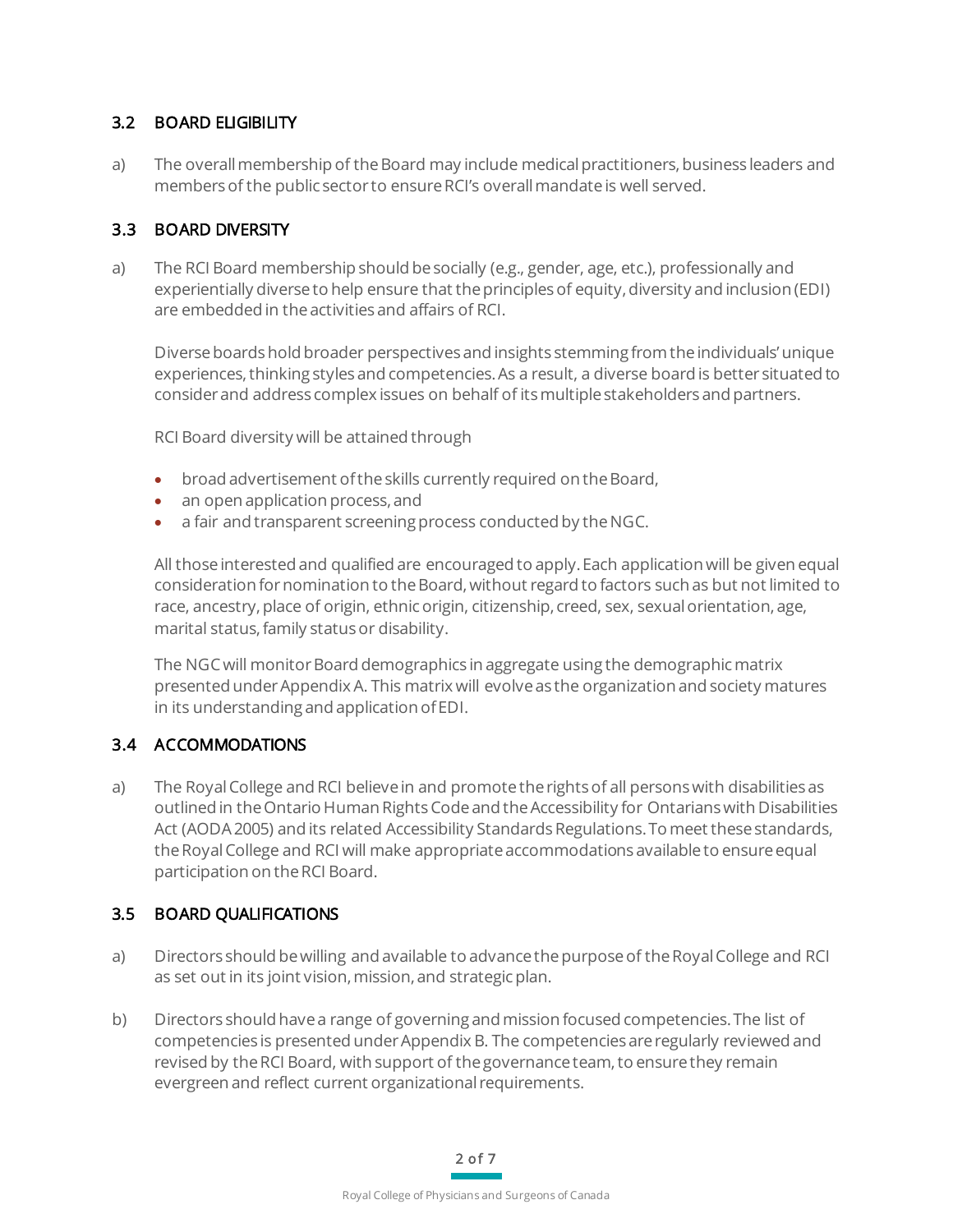- c) Directors should uphold the organizational values of the Royal College integrity, collaboration and respect. They must also be willing to
	- treat others equitably,
	- be open-minded and receptive to others' opinions,
	- ask questions and raise concerns respectfully.
	- be objective and independent minded,
	- help create a safe, respectful and engaging space for an open exchange of ideas,
	- be a champion of the principles of EDI,
	- make informed judgements, and
	- be an advocate for continuous quality improvement.

## **4. Roles and Responsibilities**

The RCI Board is responsible for reviewing the composition matrix (including the demographic matrix, and competencies) approximately every two years in preparation for a call for RCI Board applicants, to support the elections process.

Directors are responsible for completing a survey and self-assessing against the full list of competencies defined in Appendix B at least every two years.

The Chair and the President and CEO are responsible for confirming the specific competencies to be recruited for, during each Board appointment or election cycle.

All prospective Directors are responsible for completing a survey and self-assessing against the selected competencies which are under recruitment.

The Nominating Governance Committee receives the competency and demographic data available for the Board and applicants and uses that information to make informed choices about nominating Directors. The committee is responsible for ensuring that principles of EDI are considered and applied when nominating individuals to fill vacancies on the Board.

The Royal College Governance Unit, under the management of the Corporate Secretary, is responsible for supporting the Chair, President and CEO, Board and NGC with their roles and responsibilities.

# **5. Application**

This policy is applied through the Board recruitment, nomination, and election regulations. The Nominating Governance Committee ensures that the elections process is run in a fair, transparent and inclusive manner.

## **6. References**

- Royal College Canada International Bylaw No. 6
- Regulations for the nomination and election of RCI Board members
- Canada Not-for-profit Corporations Act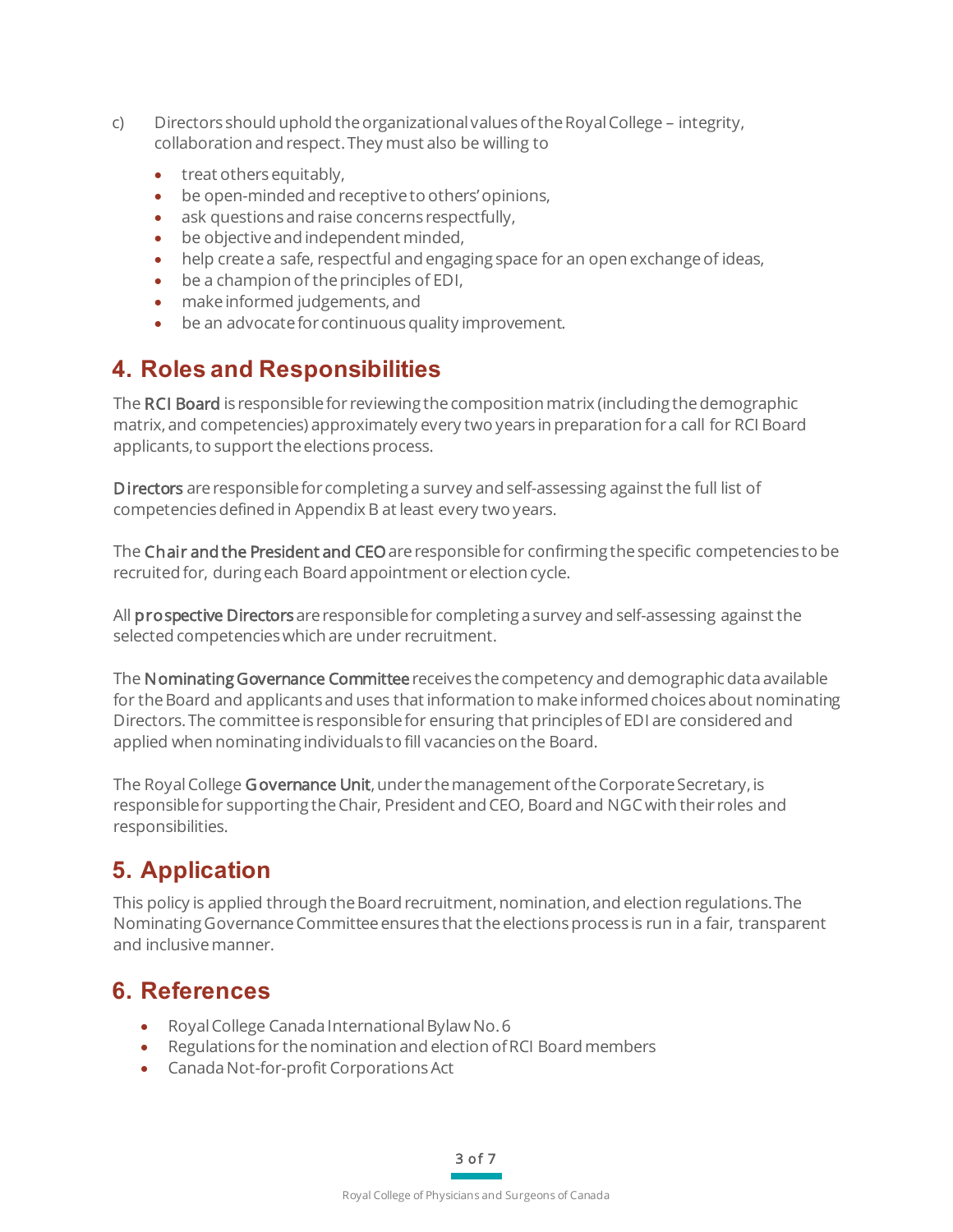- Ontario Human Rights Code and the Accessibility for Ontarians with Disabilities Act (AODA 2005)
- Ontario's Anti-Racism Data Standards
- The Canadian Code for Volunteer Involvement

# **7. Contact(s)**

For information or clarification, please contact:

Royal College Corporate Secretary Governance Unit, Office of the CEO The Royal College of Physicians and Surgeons of Canada Ottawa, ON 613-730-2571

# **8. Appendices**

Appendix A: RCI Board demographics Appendix B: Governing and mission focused / strategic competencies

## **9. Policy record**

| Policy number           |                                                  |
|-------------------------|--------------------------------------------------|
| Most recent resolution: | Resolution No. 2022/23-02; RCI B: 2022-04-22     |
| Previous resolution(s): | Resolution No. 2019/20-06; RCI B: 2019-04-08     |
| Approved by:            | <b>RCI Board</b>                                 |
| Approval Date:          | April 22, 2022                                   |
| Approval path:          | <b>RCI Board</b>                                 |
| Effective date:         | April 22, 2022                                   |
| Date of next review:    | 2024                                             |
| Royal College Office:   | OCEO, Governance Unit                            |
| Version status:         | Non-substantive amendments approved by Corporate |
|                         | Secretary June 2022                              |
| Keywords:               | RCI Board, governance, elections                 |
| Information security    | Public                                           |
| classification          |                                                  |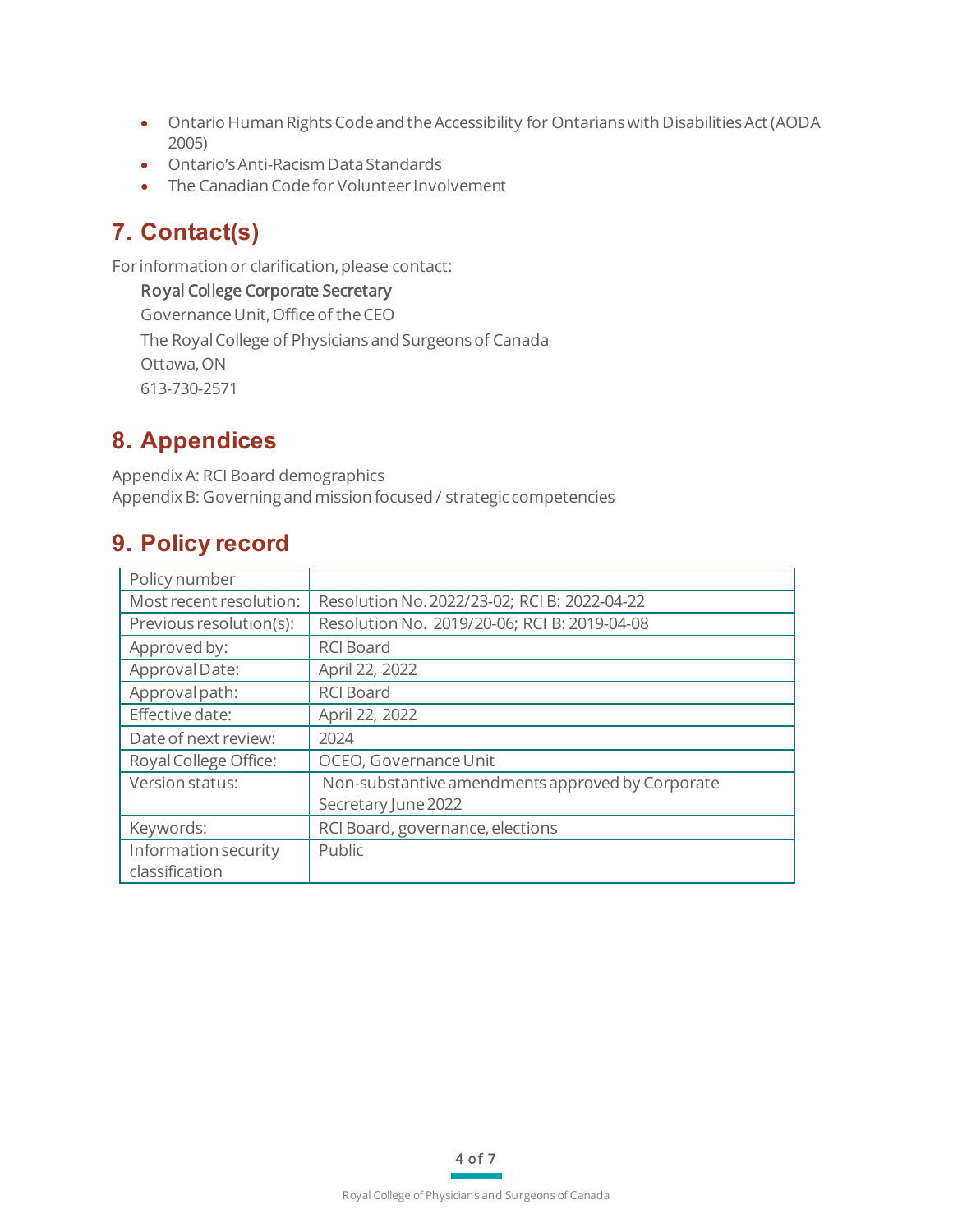# **Appendix A: RCI Board demographics**

On behalf of the NominatingGovernanceCommittee, the governance team collects demographic data about current and prospective Board Directors. The data collected from sitting Board members is presented in aggregate to help the Board and the committee understand broad imbalances in Board membership and opportunities to recruit a more diverse group of applicants. Providing this information is completely voluntary.

If provided, personally identifiable information collected about prospective Directors is kept confidential and only accessible to Royal College staff directly assisting with the Board nomination process, and the Nominating Governance Committee. Personal information collected from Board Directors will be retained for 10 years, and applicants for one-year, before it is securely deleted. All personal information is managed in line with th[e Royal College's privacy policy,](https://www.royalcollege.ca/rcsite/about/privacy-e) and the Royal College's data governance program.

The demographics collected will evolve over timeto keep pace with the organization and society's understanding of how-to best support EDI.

| <b>Criteria</b>               | <b>Definition</b>                                                     |
|-------------------------------|-----------------------------------------------------------------------|
| Gender                        | Male / Female / Non-binary person <sup>1</sup> / Prefer not to answer |
| Age                           | Under 45 / 45-54 / 55-64 / 65 and older                               |
| Career-stage                  | Early-career (less than 10 years)                                     |
|                               | Mid-career (10-25 years)                                              |
|                               | Late-career (more than 25 years)                                      |
| Languages                     | English / French / Other (please provide)                             |
| Industry                      | Medical practitioner / Business leader / Member of public sector      |
| Profession                    |                                                                       |
| <b>Province / Territory /</b> |                                                                       |
| Country                       |                                                                       |
| City / Town / Village         |                                                                       |

<span id="page-4-0"></span><sup>&</sup>lt;sup>1</sup> Gender classification established by **Statistics Canada**, as of 1 October 2021.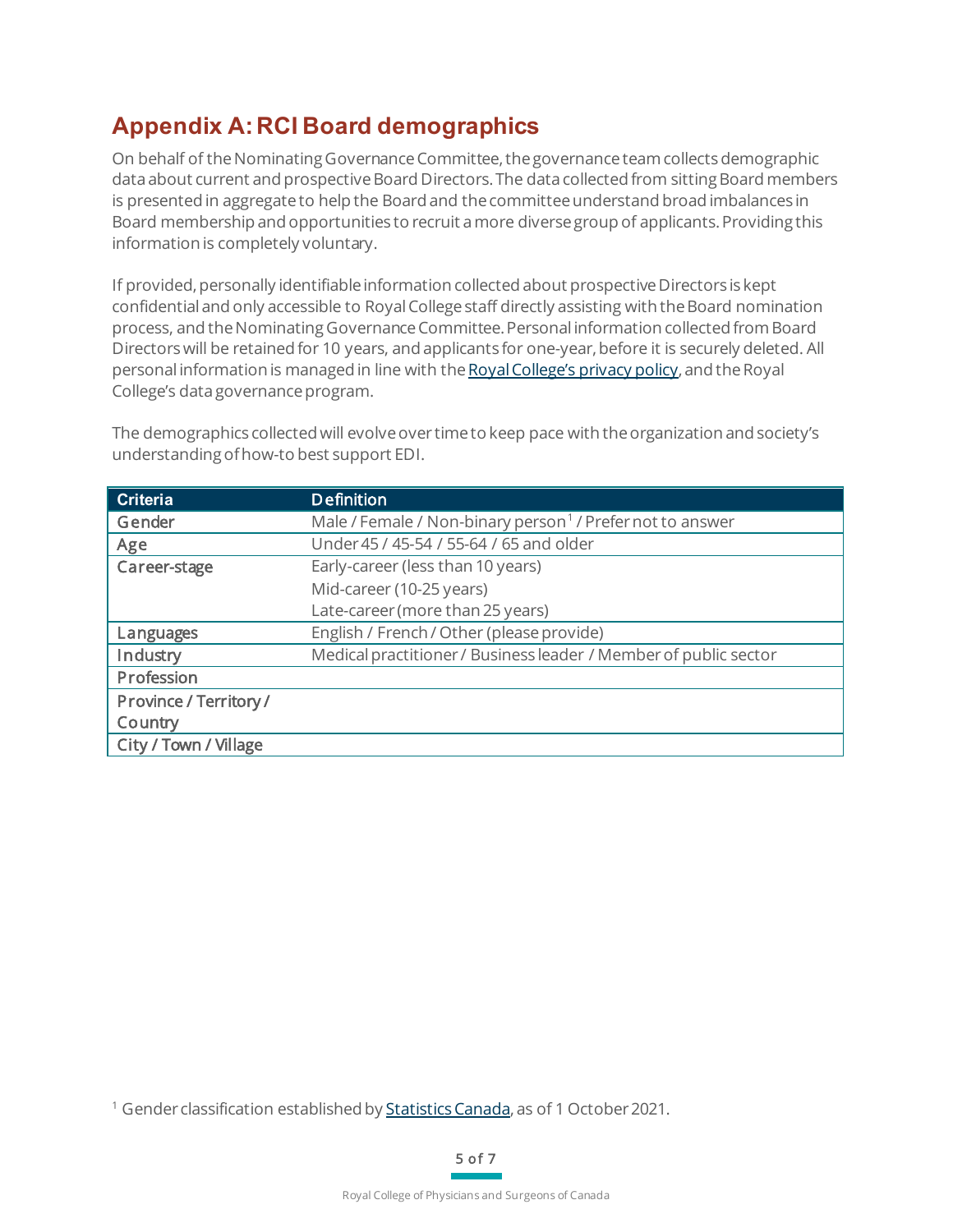# **Appendix B: Governing and mission focused / strategic competencies**

On behalf of the Nominating Governance Committee, the governance team collects competency data about current and prospective Board Directors to help the committee nominate Directorswho augment the Board's ability to govern.

The Board recognizes that its discussions and decision making may be enriched by a balance of beginners and experts. Current and prospective Directors are asked to self-assess their governance acumen and ability to apply their knowledge, skills and experience during RCI Board meetings on a four-point Likert scale: 1) Novice, 2) Intermediate, 3) Advanced, and 4) Expert.

The data collected is managed in line with the Royal College's privacy policy, and other elements of the Royal College's data governance program.

| <b>Category</b>                    | <b>Definition</b>                                                                                                                                                                                                                                 |  |
|------------------------------------|---------------------------------------------------------------------------------------------------------------------------------------------------------------------------------------------------------------------------------------------------|--|
| <b>Governing competencies</b>      |                                                                                                                                                                                                                                                   |  |
| Governance                         | Knowledge or experience in not-for-profit, for-profit, public and/or subsidiary<br>boards.                                                                                                                                                        |  |
| Leadership                         | Leadership experience or leadership potential in business, government,<br>specialty medical education, and/or global health.                                                                                                                      |  |
| Strategic thinking<br>and planning | Ability to see the "big picture" and generate ideas in partnership with Royal<br>College Council and RCI management to set RCI's direction and goals.                                                                                             |  |
| Equity, diversity &<br>inclusion   | Knowledge or experience developing or supporting equitable and inclusive<br>practices and policies that lead to deep diversity practices, including<br>identifying and addressing racism and oppression, at interpersonal and<br>systemic levels. |  |
| Executive<br>oversight             | Knowledge or experience in appointing executive's and overseeing<br>leadership's delivery of day-to-day organizational operations.                                                                                                                |  |
| Financial oversight                | Ability to critically review and interpret financial information and promote<br>transparency and accountability.                                                                                                                                  |  |
| Risk oversight                     | Ability to anticipate and analyze key organizational risks, and oversee the<br>proper management of those risks.                                                                                                                                  |  |
| <b>Business</b><br>development     | Understanding of how to create long-term value for an organization, its<br>members and stakeholders.                                                                                                                                              |  |
| Information<br>technology          | Knowledge or experience in providing oversight and governance related to<br>informatics, systems and technology.                                                                                                                                  |  |
| Communications<br>and marketing    | Knowledge or experience in effectively communicating an organization's value<br>and relevance to stakeholders through multiple platforms.                                                                                                         |  |
| Fundraising                        | Knowledge or experience in securing external funding through government,<br>foundations, etc., that support international development and aid initiatives.                                                                                        |  |
| Ethics                             | Knowledge and understanding of the fiduciary duties, including the duties of<br>care and loyalty, expected of a Board member in carrying out their<br>responsibilities.                                                                           |  |